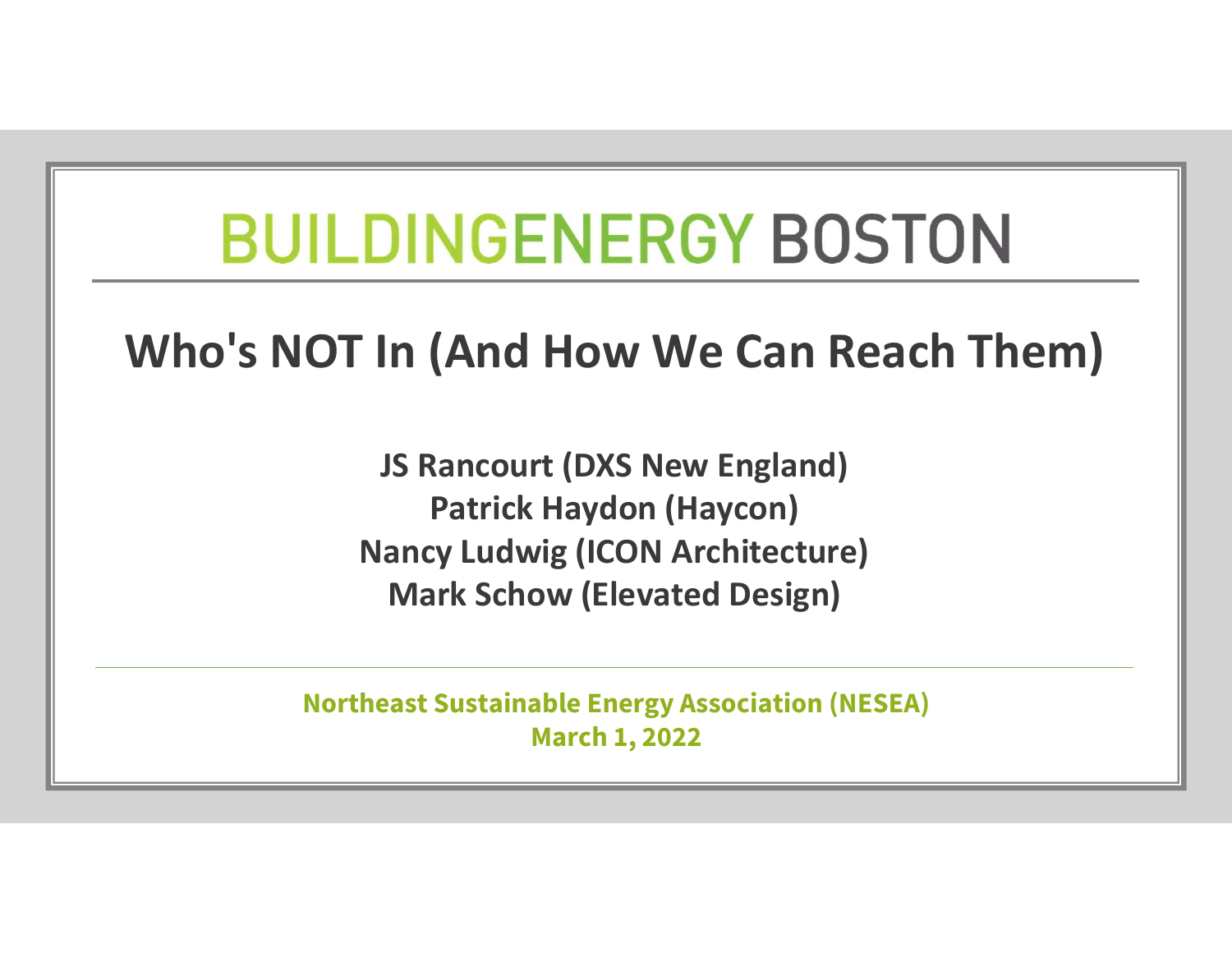- **BUILDINGENERGY BOSTON**<br>1. What are reasons developers continue building the way they have, without<br>adopting higher performance construction?<br>2. What are driving factors TODAY for projects going high performance and low adopting higher performance construction?
- **2.** What are reasons developers continue building the way they have, without adopting higher performance construction?<br>2. What are driving factors TODAY for projects going high performance and low carbon?<br>3. What is neede carbon?
- 3. What are reasons developers continue building the way they have, without<br>3. What are driving factors TODAY for projects going high performance and low<br>3. What is needed in the FUTURE for more projects to go high perform low carbon? 4. What are good methods for reaching those involved in construction projects<br>who are "invisible" and the FUTURE for projects going high performance and low<br>carbon?<br>4. What is needed in the FUTURE for more projects to go h
- who are 'not in'?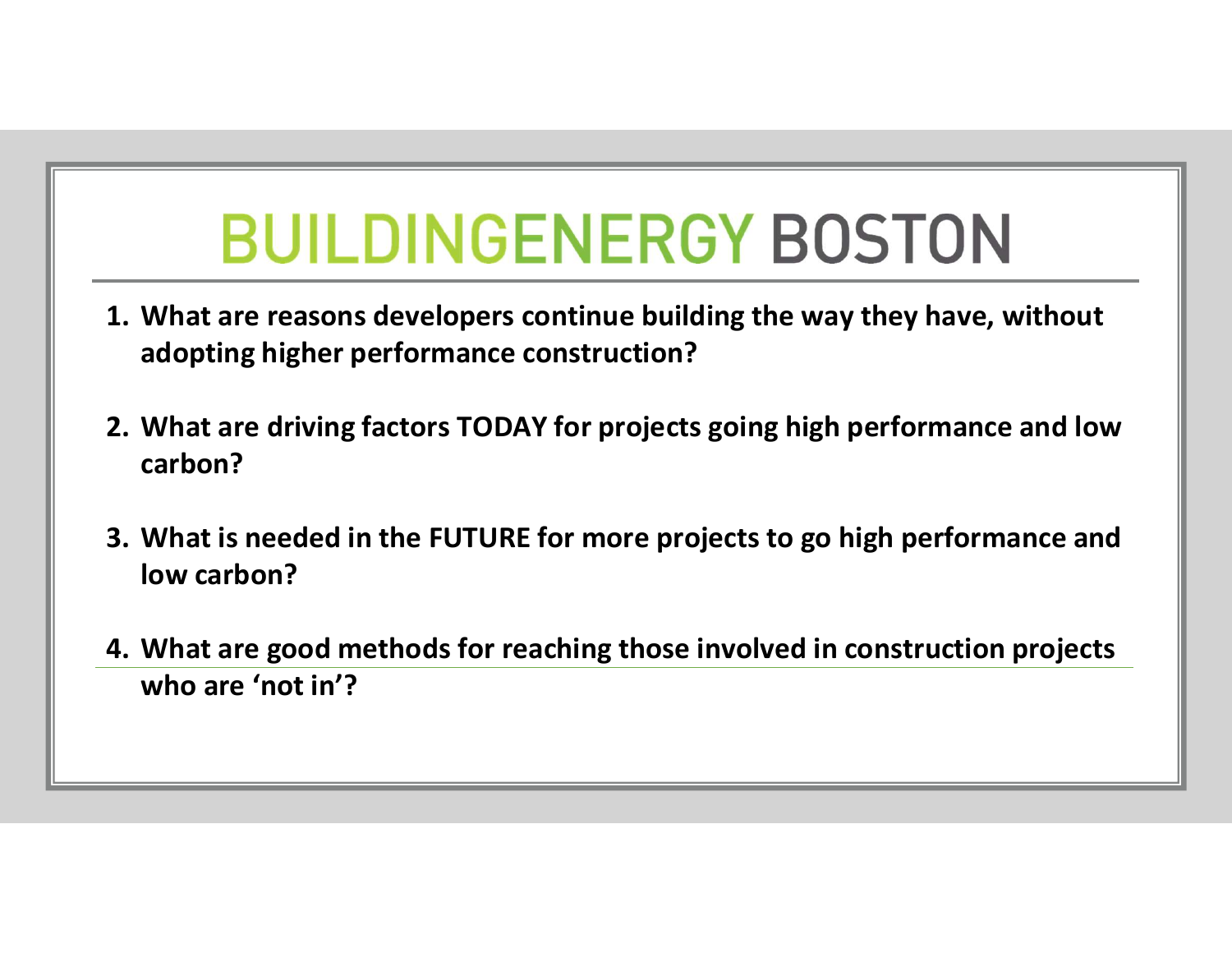- **BUILDINGENERGY BOSTON**<br>1. What are reasons some developers continue building the way<br>they have, without adopting higher performance construction? they have, without adopting higher performance construction? **BUILDINGENERGY**<br>
hat are reasons some developers cont<br>
ey have, without adopting higher perf<br>
• Perception of higher capital cost<br>
• Change takes effort<br>
• Ruilding codes don't require it (either bigh r **BUILDINGENERG**<br>
hat are reasons some developers con<br>
ey have, without adopting higher per<br>
• Perception of higher capital cost<br>
• Fear of the unknown<br>
• Change takes effort<br>
• Building codes don't require it (either high<br> **ENDINGENERE**<br>
hat are reasons some developers coley have, without adopting higher pe<br>
• Perception of higher capital cost<br>
• Fear of the unknown<br>
• Change takes effort<br>
• Even existing code requirements aren't e<br>
• Concer **BUILDINGENERGY BOSTON**<br>
hat are reasons some developers continue building the way<br>
ey have, without adopting higher performance construction?<br>
• Perception of higher capital cost<br>
• Fear of the unknown<br>
• Change takes eff **BUILDINGENERGY BOSTON**<br>
hat are reasons some developers continue building the way<br>
ey have, without adopting higher performance construction?<br>
• Perception of higher capital cost<br>
• Fear of the unknown<br>
• Change takes eff **ENCITY CANCT DURNE WE AND TRANSM**<br> **hat are reasons some developers continue bi**<br> **ey have, without adopting higher performan**<br>
• Perception of higher capital cost<br>
• Evan of the unknown<br>
• Change takes effort<br>
• Building
	-
	-
	-
	-
	-
	-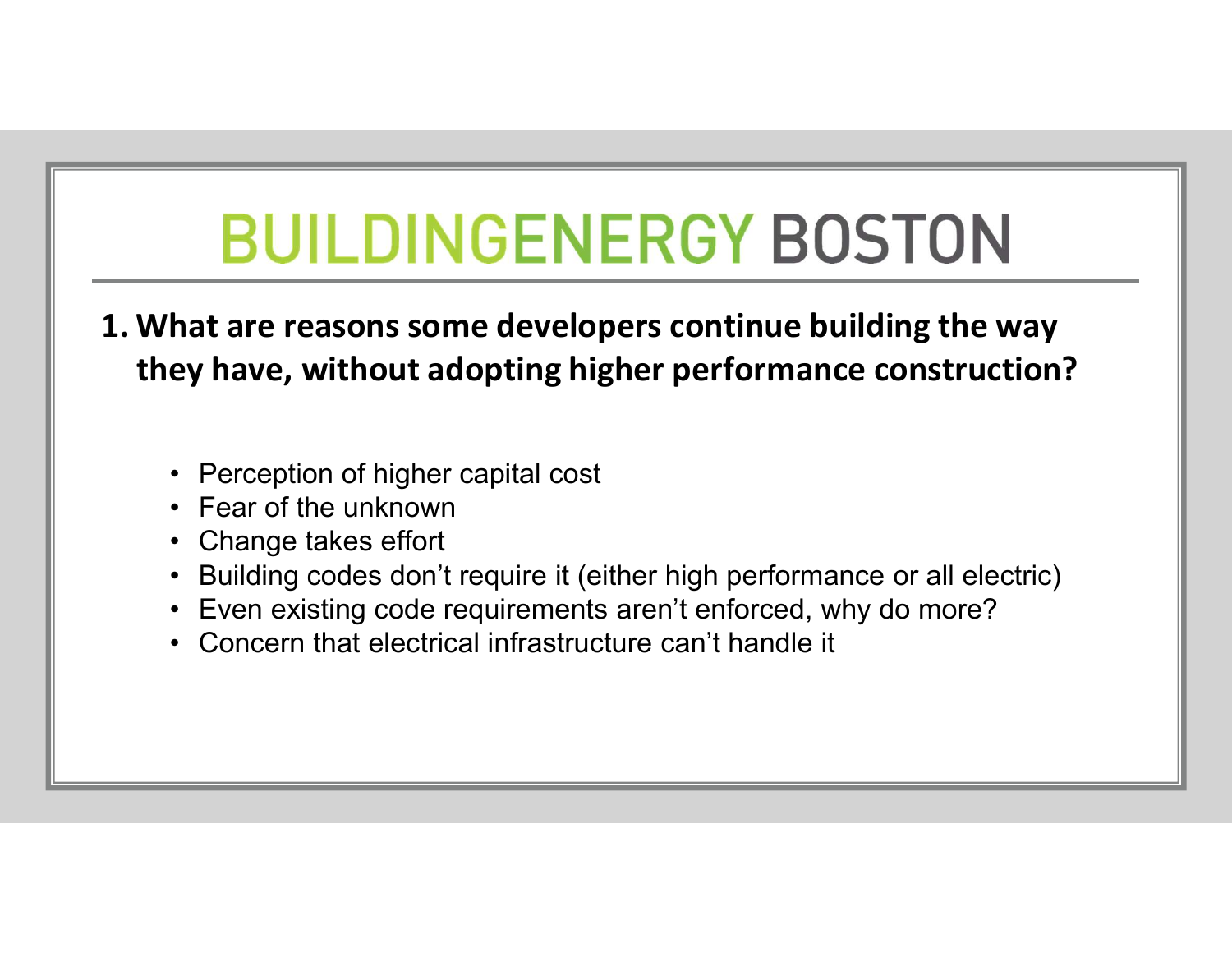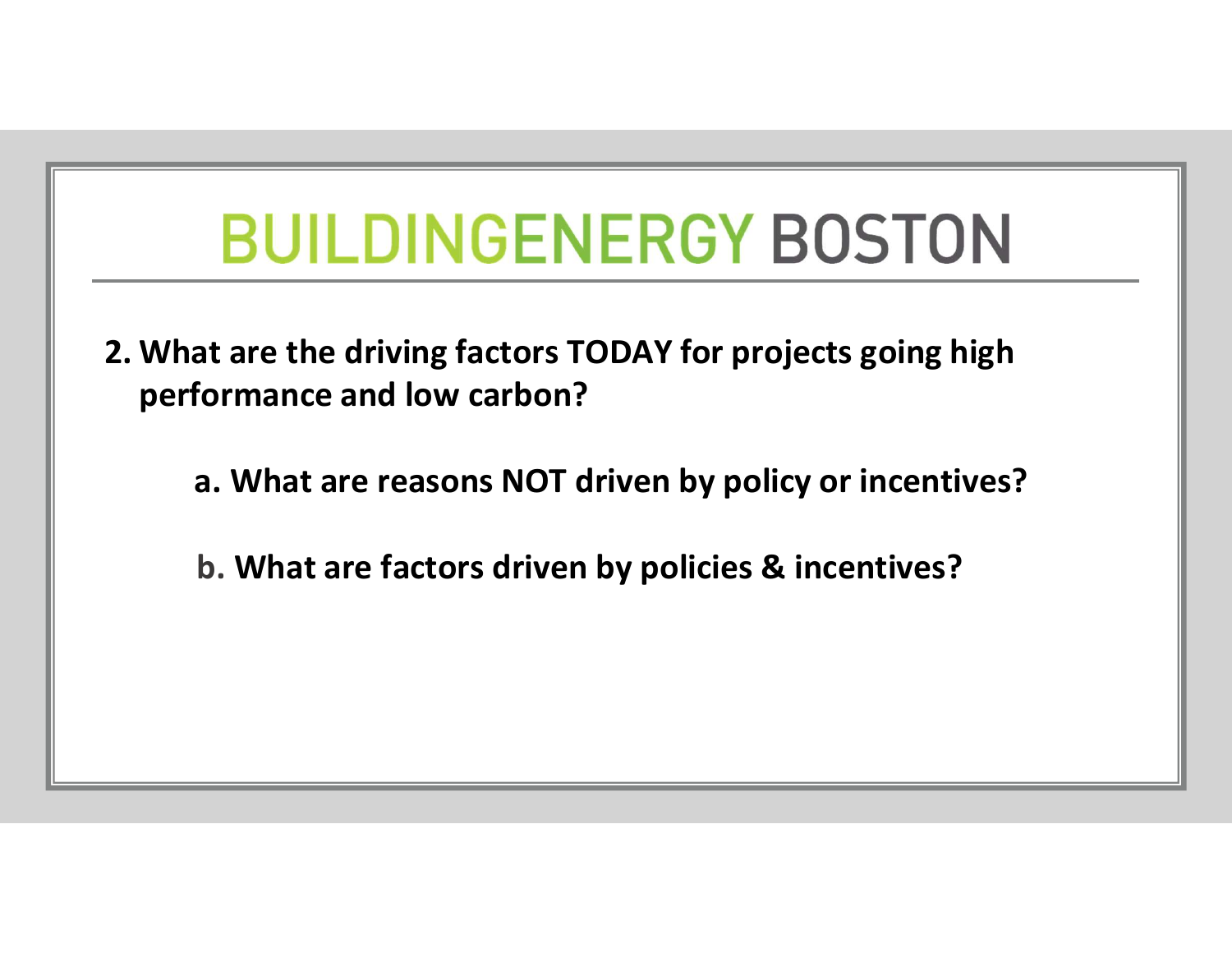